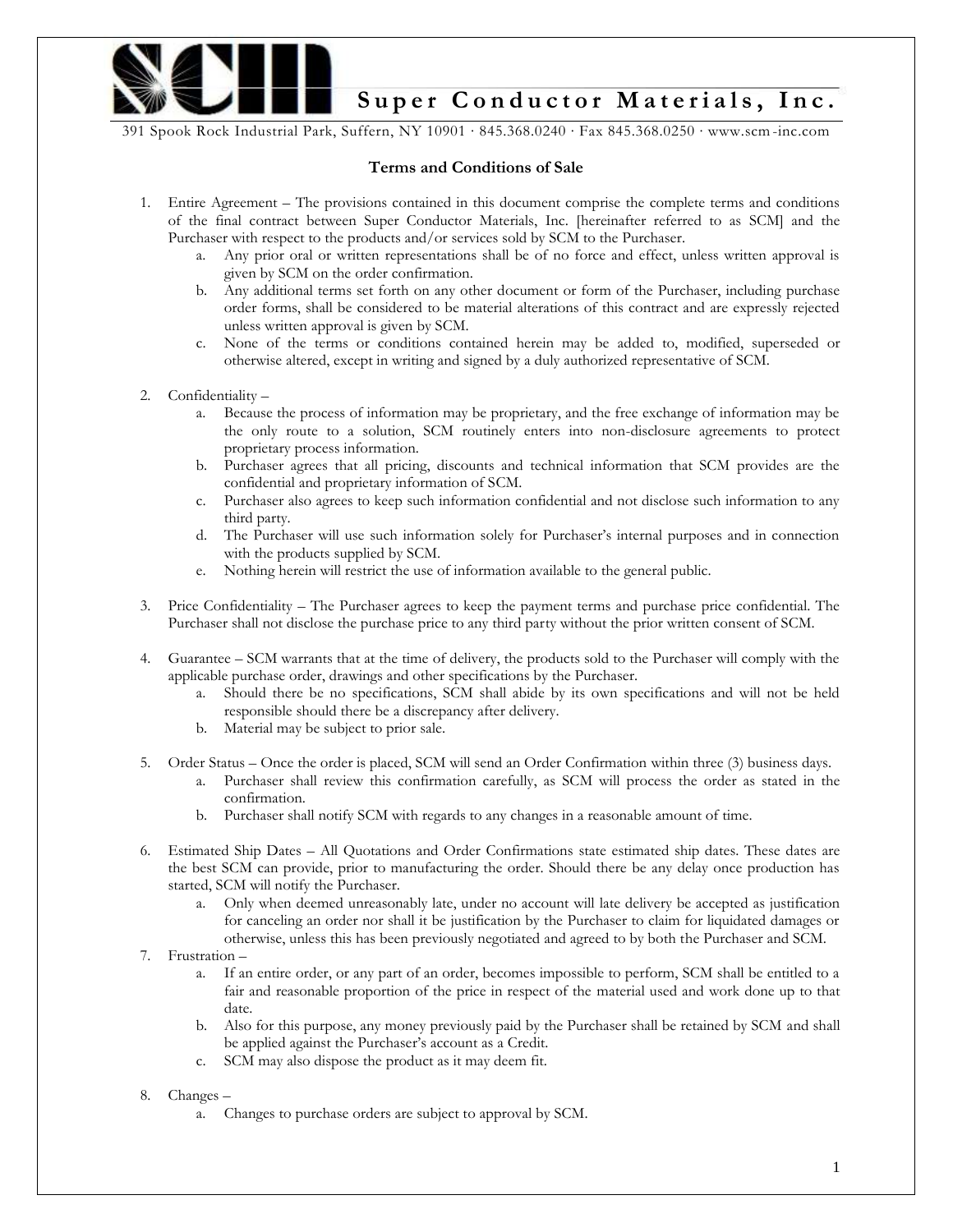

391 Spook Rock Industrial Park, Suffern, NY 10901 ∙ 845.368.0240 ∙ Fax 845.368.0250 ∙ www.scm-inc.com

- b. The Purchaser may request changes to the design of products that have been ordered, where the products to be furnished by SCM are to be specifically manufactured for the Purchaser.
- c. If any such change causes an increase in cost of and/or in the time required for SCM's performance hereunder, and/or if such change results in the rework, an equitable adjustment shall be made.
- 9. Cancellations Orders may be canceled on the condition that the Purchaser shall be liable to, and pay, SCM for reasonable cancellation charges which shall include, among other things,
	- a. Charges for completed work allocated to the purchaser's order at the time of termination of work,
	- b. The unit selling price
	- c. All costs, direct or indirect, for work in progress
	- d. All costs resulting from the cancellation and costs allowed by law for profit.
- 10. Packaging
	- a. Packaging is included in the quotated price, unless stated otherwise.
	- b. While every care is taken in the packaging process, SCM does not accept any responsibility for damage to the package or products during transit. SCM urges that all packages received as damaged be brought to the attention of the freight carrier prior to contacting SCM.
- 11. Inspection and Acceptance Purchaser shall promptly inspect and accept any and all products at the time of receipt. Should there be any package damages, SCM should be contacted only after the freight carrier has been notified.
	- a. In the event that the products do not conform to any applicable specifications, the Purchaser shall promptly notify SCM of such non-conformance, within three (3) business days after Purchaser receives the product.
	- b. SCM shall have a reasonable opportunity to repair or replace the product.
	- c. Purchaser shall be deemed to have accepted any products delivered and to have waived any such nonconformance in the event such notification is not received by SCM within three (3) business days after purchaser receives the product.
	- d. In the case where damaged products are to be returned to SCM, they must be returned in their original packaging.
- 12. Invalid Reasons for Returns SCM shall not be liable under its guarantee if the product has been exposed or subjected to any
	- a. Maintenance, repair, installation, handling, packaging, transportation, storage, operation or use which is improper or otherwise not in compliance with SCM's instruction or not forseen in the associated product's specifications.
	- b. Alteration, modification, or repair by anyone other than SCM
	- c. Accident, contamination, foreign object damage, abuse, neglect, or negligence after delivery or shipment to Purchaser
	- d. Damage caused by failure of an SCM supplied product that was not under SCM's guarantee or by any other hardware or software not supplied by SCM
	- e. Use of counterfeit or replacement parts that are neither manufactured or approved by SCM for use in or with SCM's manufactured products
- 13. Invalid Return Consequence If SCM reasonably determines, after analysis of the returned product, that a nonconformance does not exist, then the Purchaser will pay all expenses related to the improper return including, but not limited to, analysis and shipping charges, if any.
- 14. Force Majeure Dates indicated for delivery or other performance represent SCM's best estimate.
	- a. SCM shall not be liable for any loss, damage, or consequential damages due to any delay in or failure of performance or failure to give notice of any delay due to unforeseen circumstances, including, but not limited to, fire, flood, accident, riot, war, terrorism, governmental interference, rationing, epidemic, quarantine restriction, strikes, acts of God, acts of the Purchaser, interruption of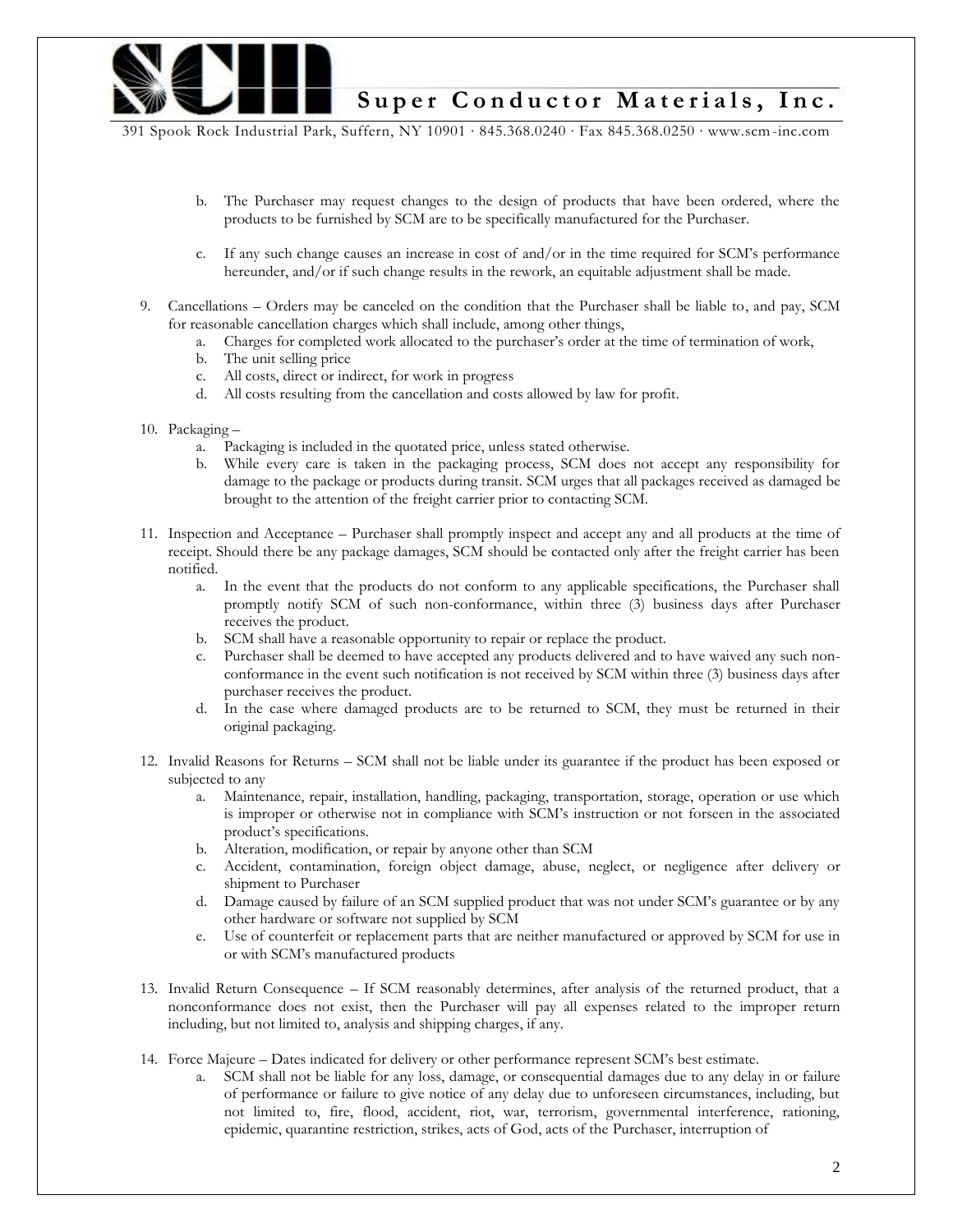

391 Spook Rock Industrial Park, Suffern, NY 10901 ∙ 845.368.0240 ∙ Fax 845.368.0250 ∙ www.scm-inc.com

transportation, interruption of supplies, equipment breakdown, inability to obtain necessary labor or raw materials, whatever the reason may be for said inability or delay.

- b. The delivery schedule shall be considered extended by a period of time equal to the time lost because of any delay which is excusable under this clause.
- c. In the event SCM is unable, wholly or partially, to perform because of any cause beyond its control, SCM may terminate this order without any further liability to the purchaser.
- d. As used, "performance" shall include, without limitation, fabrication, shipment, delivery, assembly, installation, testing and warranty repair or replacement, as applicable.
- e. SCM may allocate production and deliveries among SCM's own customers.
- f. SCM may also modify the specifications of products designed by SCM provided that the specifications will not materially degrade the performance of the product.
- 15. U.S. Export Restrictions Purchaser acknowledges that each product and any related technology, including technical information supplied by SCM or contained in documents, is subject to export controls of the U.S. government.
	- a. The export controls may include, but are not limited to, those of the Export Administration Regulations of the U.S. Department of Commerce (the "EAR"), which may restrict or require licenses for the export of products from the United States and their re-export from other countries.
	- b. The Purchaser shall comply with the EAR and all other applicable laws, regulations, laws, treaties, and agreements relating to the export, re-export, and import of any product.
	- c. The Purchaser will cooperate fully with SCM in any official or unofficial audit or inspection related to applicable export or import control laws or regulations.
	- d. The Purchaser will indemnify and hold SCM harmless from, or in connection with, any violation of U.S. export laws by the Purchaser or its employees, consultants, agents, or customers including but not limited to the inability to obtain the appropriate and required licenses.
- 16. Material Safety Data Sheets All information provided in Material Safety Data Sheet(s) is accurate to the best of our knowledge.
	- a. However, since data, safety standards, and government regulations are subject to change, all personnel who will handle the product(s) should use this information only as a supplement to other information gathered by them and should make independent decisions of the correctness of this information to ensure proper use and protect their health and safety.
	- b. Users should ensure themselves that they have all current data relevant to their particular use and environment.
	- c. All products should be used solely by technically qualified individuals and/or those who accept full responsibility.
	- d. Because conditions, handling, environment standards, misuse of, or use of the product(s) not in conformance with the Material Safety Data Sheet or in combination with any other product or process are beyond our control, SCM makes no warranty, either expressed or implied, with respect to the completeness or ongoing accuracy of the information provided and therefore, disclaims all liability for reliance thereon.
- 17. Payment Terms The price of all products is F.O.B SCM's facility unless otherwise agreed to in writing by SCM. Payment terms will be stated on all invoices.
- 18. Precious Metals Let it be noted that precious metal prices may fluctuate.
	- a. Should the Purchaser request a quotation for separate fabrication and metal prices, the metal price shall be invoiced based on the agreed value as stated in the Quotation, on the date of shipment.
	- b. All invoices for precious metals shall be due within 10 days of the date of invoice, unless otherwise specified in writing.
	- c. A 3% Precious Metal Handling Fee may be applied to precious metal orders if deemed appropriate during the manufacturing stage.